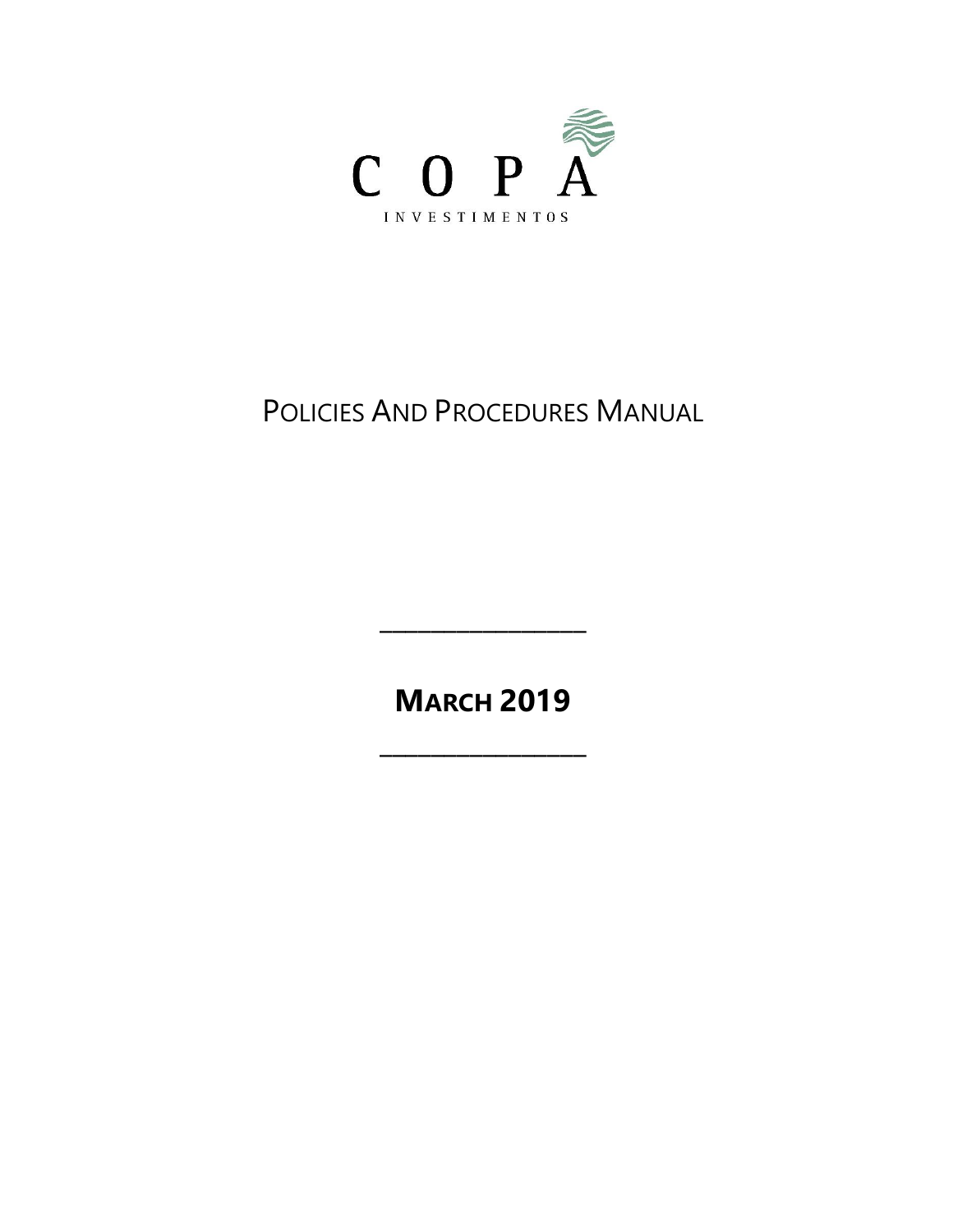

# **Index**

| $\mathbf{1}$ .                                          | <b>INTRODUCTION</b>                                                         | $\overline{2}$ |
|---------------------------------------------------------|-----------------------------------------------------------------------------|----------------|
| 2.                                                      | <b>APPLICATION, DISSEMINATION, RESPONSIBILITY, REPORTING AND SANCTIONS</b>  | 3              |
| 3.                                                      | <b>PROFESSIONAL CONDUCT</b>                                                 | 4              |
| 4.                                                      | <b>TREATMENT OF PRIVILEGED INFORMATION</b>                                  | 5              |
| 5.                                                      | PREVENTION AND COMBATING MONEY LAUNDERING AND CORRUPTION                    | $\overline{ }$ |
| 6.                                                      | <b>RESTRICTIONS ON TRADING OF SECURITIES</b>                                | 12             |
| $\mathbf{7}$                                            | <b>CONTACT WITH REGULATORY BODIES AND SERVICE TO THE JUDICIAL AUTHORITY</b> | 13             |
| <b>ANNEX I TO THE MANUAL OF POLICIES AND PROCEDURES</b> |                                                                             |                |
|                                                         | <b>ANNEX II TO THE MANUAL OF POLICIES AND PROCEDURES</b>                    | 15             |
|                                                         | ANNEX TO THE INTERNAL NEGOTIATING RULES WITH SECURITIES - MEMBERSHIP FORM   | 17             |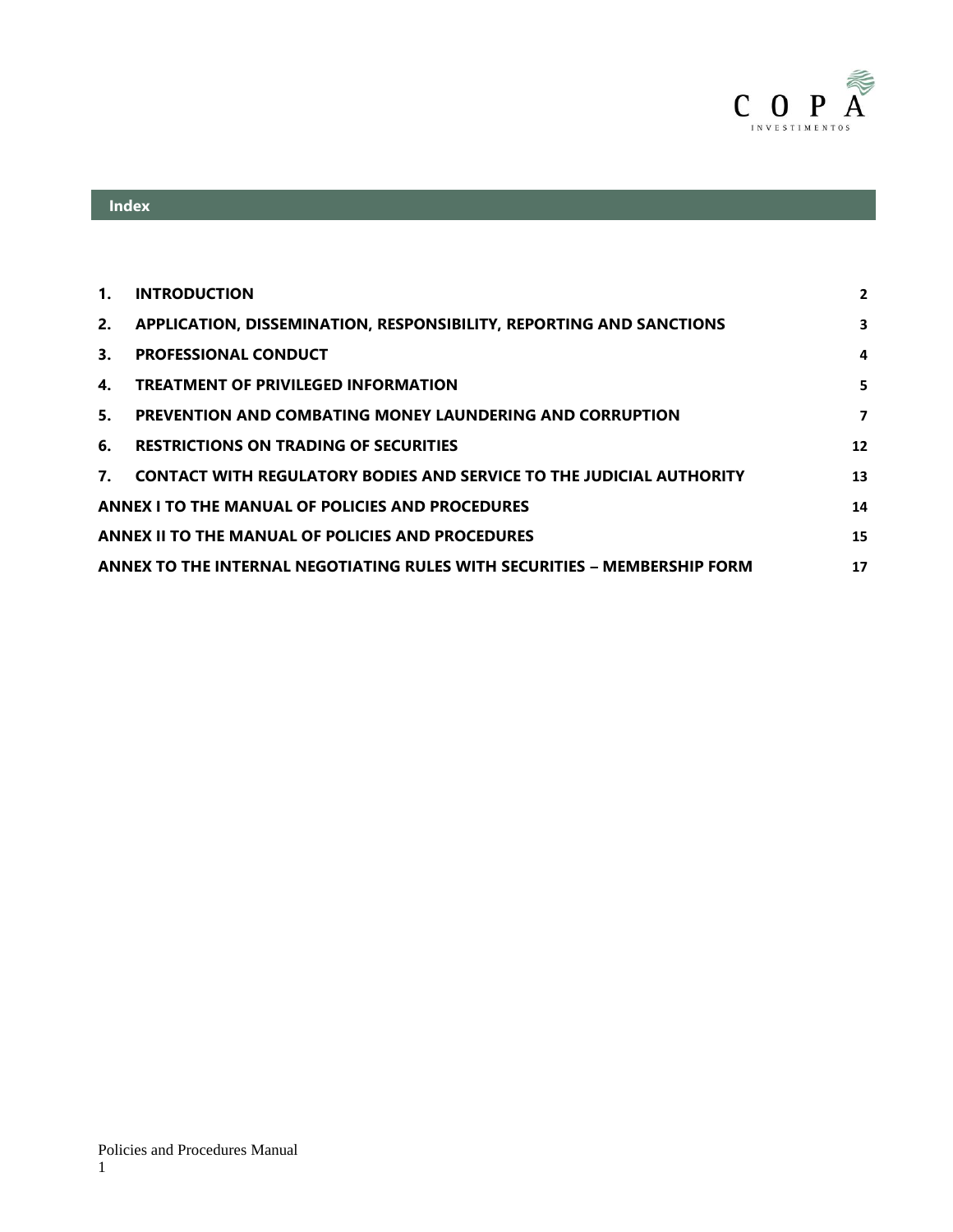

#### <span id="page-2-0"></span>**1. Introduction**

The purposes of this Policies and Procedures Manual ("Manual") are as follows:

- (a) to establish the policies and procedures for compliance with by the members of the management, employees and workers of Copa Gestão de Investimentos Ltda. ("Employee(s)" and "Manager" or "Copa Investimentos", respectively) in relation to the performance of their activities within the Manager; and
- (b) to establish rules of conduct and oversight and monitoring routines for the policies and the procedures set forth in this Manual, under the responsibility of Compliance, which rules of conduct and routines shall be complied with by all Employees of the Manager.

The policies and procedures described in this Manual are primarily based on current laws and the regulations passed by the Brazilian Securities Commission ("CVM") and contemplate what the regulators and the Manager consider essential elements of adequate controls, including:

- (a) standards of behavior and professional conduct;
- (b) dissemination, education and training of Employees;
- (c) consequences and penalties as a result of non-compliance by the Employees with the standards and procedures set out in this Manual;
- (d) treatment to be given to privileged information obtained by Employees as a result of the exercise of their duties for the Manager;
- (e) restrictions on the disclose of privileged information, opinions and recommendations;
- (f) Anti-money laundering policy; and
- (g) Restrictions on the negotiation of securities with the use of privileged information.

Considering that a policy can hardly predict all possible situations, it is necessary to use the common sense and discernment, by the Employees, when encountering situations not foreseen in this Manual. **In case of doubts, the Employee should seek guidance from the Compliance Officer.**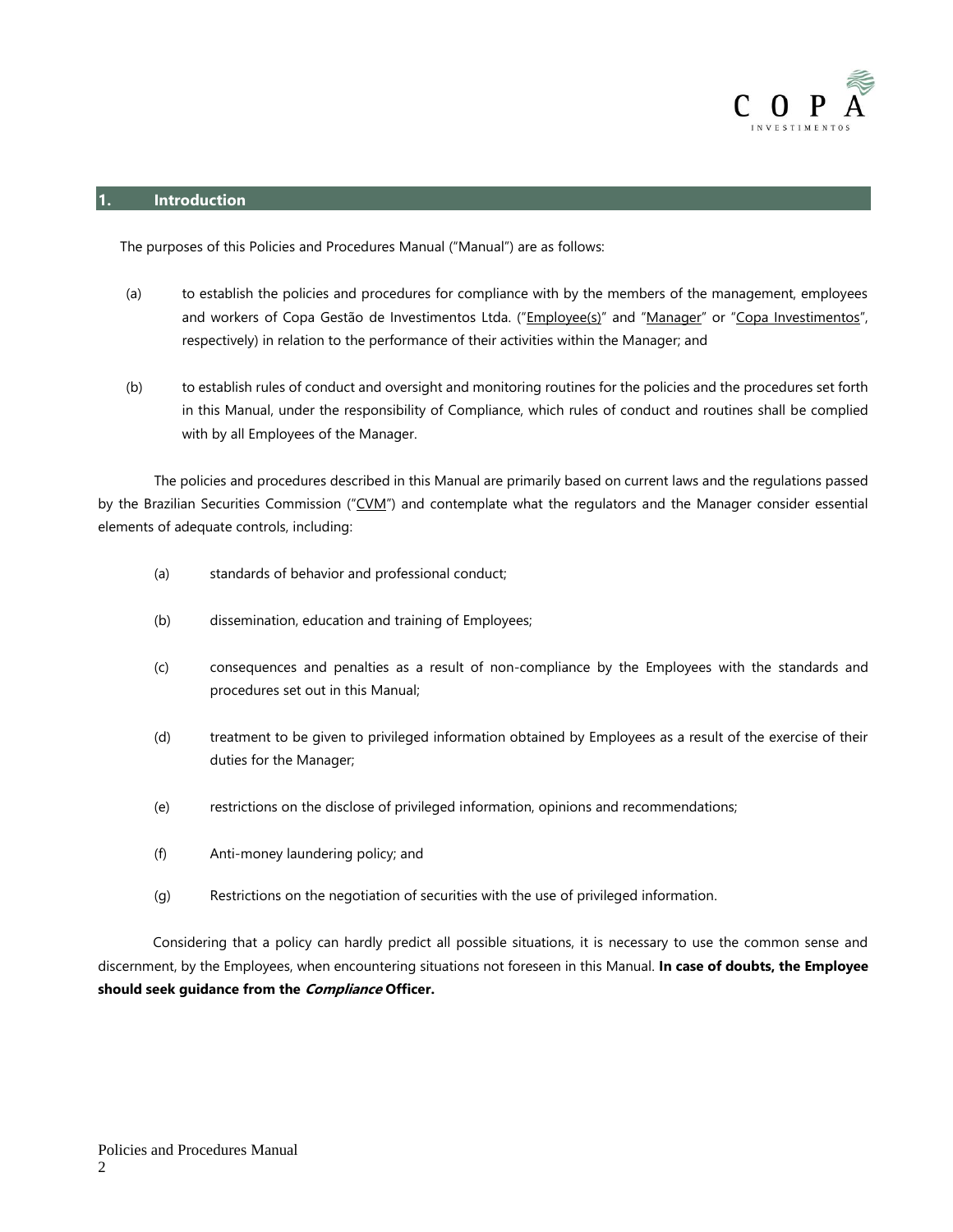

# <span id="page-3-0"></span>**2. APPLICATION, DISSEMINATION, RESPONSIBILITY, REPORTING AND SANCTIONS**

#### **2.1.** Application

The standards and guidelines contained in this Manual are mandatory for all Employees of Copa Investimentos, regardless of the position they occupy in the firm.

Compliance with the rules contained in this Manual does not exempt Employees from complying with the obligations imposed by law and by the regulations applicable to the activities exercised by Copa Investmentos. In the event of a conflict, the legislation and regulations will prevail over this Manual.

#### **2.2.** Dissemination

In order to ensure knowledge and understanding of the policies and procedures set forth herein and the regulations in effect to which the Manager is subject, presentations shall be given in the following occasions: (i) when new Employees are hired, in which case the training shall be given solely to such recently hired Employees by means of individual presentations; (ii) annually to all Employees and; (iii) whenever the policies and procedures are updated.

The presentations shall be given by Compliance and shall contemplate: (i) the policies and procedures adopted by the Manager; (ii) an explanation on the laws and regulations in effect to which the Manager and the activities undertaken by it are subject and; (iii) instructions on the use of the information and document filing systems.

All Employees shall receive this Manual and upon the end of the presentation, all Employees shall sign an adherence term in the form of Annex I ("Term of Adherence to the Manual"), confirming their awareness and understanding in relation to the policies and procedures established herein. In addition, this Manual shall be available on the desktop of the computers of all Employees in order to facilitate consultations and permanent access to it.

The Terms of Adherence to the Manual be signed by each Employee and shall be kept by Compliance in the files of the Manager. Such declaration shall be renewed every year.

#### **2.3.** Responsibility

Compliance is responsible for updating this Manual and monitoring compliance with the rules and procedures set forth herein.

In order to verify compliance with the policies and procedures set forth in this Manual, the Manager, acting through the Compliance Officer, reserves the right to monitor and record at any time the telephone calls originating from, and received on, the telephone lines of the Manager, the messages sent and received by the Employees through the email addresses provided by the Manager and the access by its Employees to its information systems and physical files ("Operational Data")

Compliance may perform periodic audits, at least semiannually, to check compliance by its Employees with the policies and procedures set forth herein in relation to Operational Data ("Periodic Audit").

#### **2.4.** Reporting and sanctions

Without prejudice to legal sanctions that may arise, breach of this Manual, laws or regulations shall result in internal disciplinary sanctions up to dismissal of the Employee.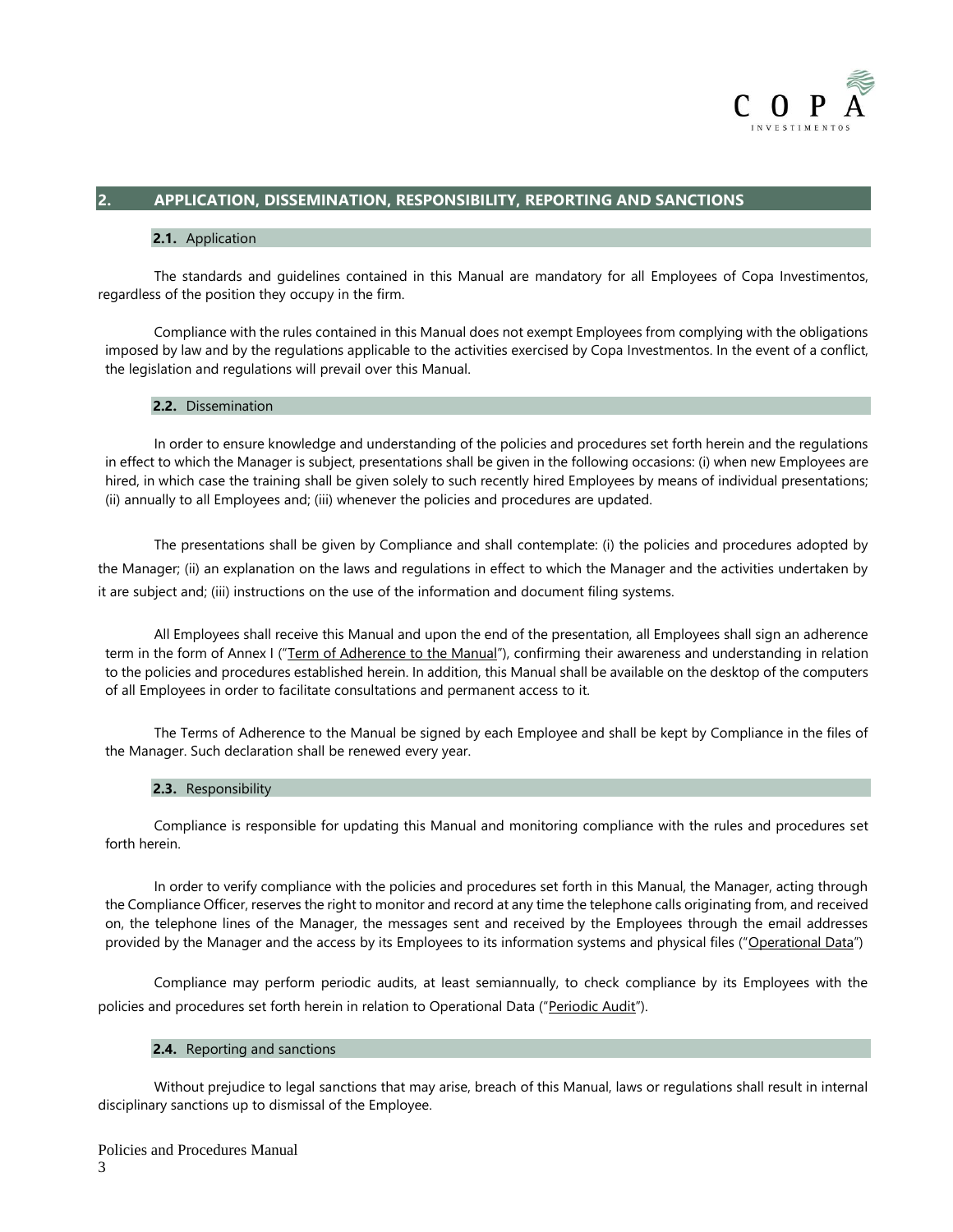

**Failure to comply with the policies and procedures set forth in this Manual may result in civil, criminal and other disciplinary and administrative measures**. An Employee that commits or omits any unlawful (criminal or administrative) action specified in the law shall be subject to an inquiry and legal proceedings, without prejudice to indemnification being requested for losses and damages caused by him/her.

In case an Employee becomes aware (i) of any practice of activities in breach of the policies and procedures set forth in this Manual, or (ii) of occasional or repeated failure to comply with the policies and procedures set forth in this Manual, such Employee shall report the fact to Compliance, using the following email: compliance@copainvest.com.br.

No Employee shall be affected in his or her relationship with the Company for having reported or assisted in the investigations of a breach, including moral harassment and discrimination. All information shall be treated in confidence and secrecy.

#### <span id="page-4-0"></span>**3. PROFESSIONAL CONDUCT**

Copa Investimentos establishes standards of behavior for its Employees and orients the relationships of the Manager with its Employees, clients, suppliers and business partners. We establish below the basic principles of corporate Conduct.

#### **3.1.** Non-Discriminatory Conduct

Copa Investimentos condemns and does not admit any type of discrimination by ethnicity, race, color, religion, sex, pregnancy, nationality, citizenship, genre, physical disability, marital status, genetic features or any other characteristic protected by law. Copa Investimentos recognizes that one of the foundations for the success of its projects and its continuity is the formation of a team of highly skilled Employees. For this reason, the Manager applies its best efforts to recruit personnel, selecting at all times the best-qualified candidates to undertake the activities required in the context of the Manager. In this sense, to reduce the pool of potential talents through discriminatory practices does not reflect the principles and values of Copa Investimento neither its best corporate governance practices.

#### **3.2.** Moral Harassment

All Employees, irrespective of the activities undertaken by them and their hierarchical level, have an obligation during working hours and at events sponsored by the Manager to always act respectfully and politely. Disrespectful treatment, verbal aggression, or any other types of action that may be characterized as bullying are not permitted.

#### **3.3.** Sexual Harassment

No type of conduct that may lead to the suspicion of sexual harassment shall be admissible.

Sexual Harassment is a criminal offense contemplated by the Brazilian Criminal Code:

"Section 216-A: To intimidate someone in order to obtain a sexual advantage or favor, in which case the agent takes advantage of his/her position as hierarchically superior or dominance inherent to the exercise of the employment, position or function. Penalty – imprisonment, from 1 (one) to 2 (two) years."

Sexual harassment reports whose truth is proven shall result in the dismissal of the Employee for cause, without prejudice to the legal sanctions.

#### **3.4.** Practices of Prevention of Corruption and Bribery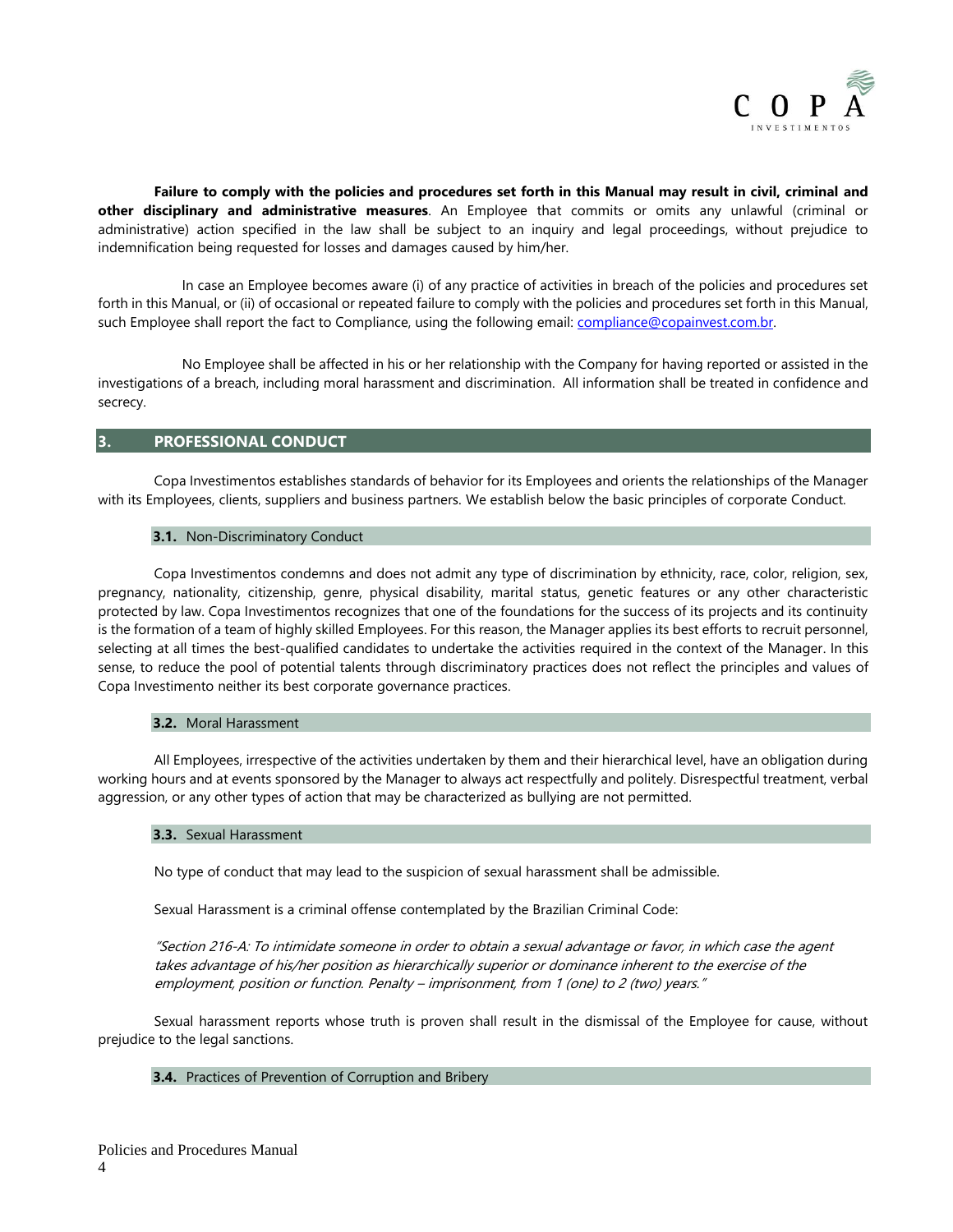

The Employees of the Manager shall adopt a careful and diligent conduct and behavior so that there is no involvement of the Company, its legal representatives and shareholders with commitments or contributions to political parties, officers and workers of such parties, religious entities and activities of a sectarian nature.

An Employee who is interested in making personal contributions to any type of entity mentioned above or similar should apply to Compliance.

Employees are prohibited from offering or soliciting any type of favor, in particular to civil servants, politically exposed persons and agents of regulators, under penalty of termination of the employment agreement with immediate effect and the applicable legal measures.

#### **3.5.** Inappropriate Conduct

The conducts listed below shall be deemed inappropriate and may result in possible disciplinary review and termination of the employment agreement with immediate effect:

- » Failure to comply with the Policies of the Manager;
- » Insubordination;
- Theft of assets of the Manager;
- » Misuse or destruction of assets of the Manager;
- Breach of the Policy on Conflicts of Interests;
- » Unauthorized use or exposure of confidential information;
- » Forgery of, or changes in, records and documents;
- » Being under influence, possessing, using of offering drugs, alcohol or controlled substances at the facilities of the Manager;
- Bearing a fire gun or similar at the facilities of the Manager;
- Exercising a competitor's activities, exploring the same business area; and
- Exercising another activity that, even without being in competition, is detrimental to the exercise of its function at the Manager.

#### <span id="page-5-0"></span>**4. TREATMENT OF PRIVILEGED INFORMATION**

As a matter of its routine in the exercise of its Asset Management activities, the Manager obtains Material Information. This Manual specifies the policies and procedures whose purpose is to monitor and restrict the flow of Material Information to Employees "who have a need to know" it or in order to (i) prevent misuse or fraudulent use of Material Information and the appearance of impropriety, (ii) deal with possible conflicts of interests; and (iii) ensuring compliance with the applicable laws and regulations.

For the purposes of this Manual, "Material Information" means:

(a) Any written or verbal information, presented in a tangible or intangible manner, and may include *Know-how*, techniques, models, technical information, financial information or information related to commercial strategies, including balances, extracts and positions of customers and funds managed by Copa Investimentos, structured operations, other operations and their respective values, structures, action plans, registries of customers, commercial counterparts, suppliers and service providers, as well as strategic, marketing or any relevant information pertaining to Copa Investimentos activities; and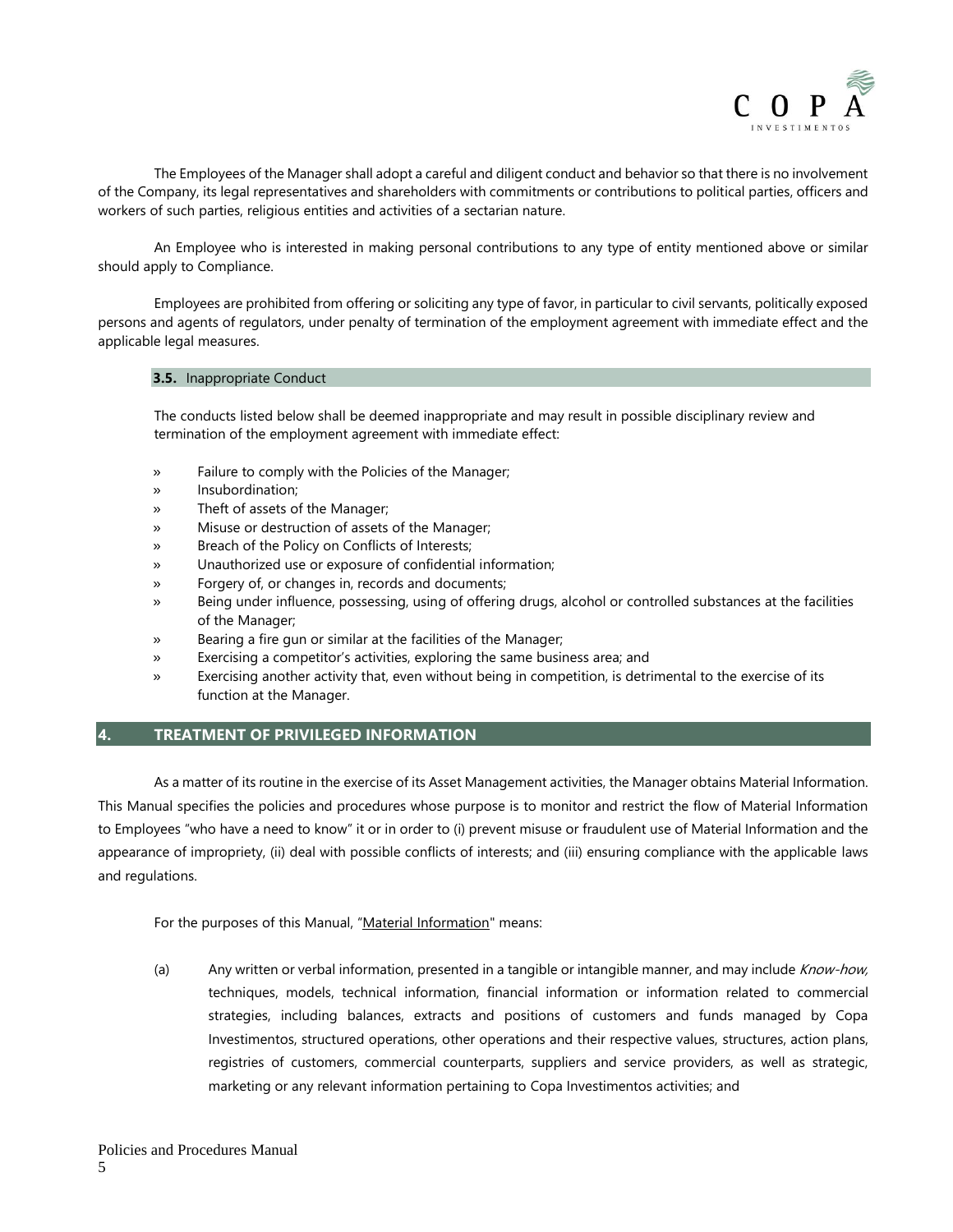

(b) Information accessed by the Employee in the performance of its activities in Copa Investimentos, as well as strategic or marketing information of any nature, obtained from the partners, managers or employees of Copa Investimentos, or with its representatives, consultants, advisors, customers, suppliers and service providers in general.

The proper management of the Material Information is particularly important to the Manager, considering that its misuse exposes the Manager to serious legal, regulatory, image and economic-financial risks.

#### **4.1.** Confidentiality of Material Information

In order to safeguard the privacy of the personal and financial information of our clients, as a rule and in any situation of doubt, the Employee will consider the confidential nature of the data and information relating to customers who are not notoriously of public knowledge.

The Employees shall use the Material Information to which they have access in the exercise of their functions solely for the performance of their activities in Copa Investimentos, being expressly prohibited the use of this Material Information for any other purposes other than those to which they are intended internally in Copa Investimentos and which would justify the Employees' access to such information.

The Employees also undertake not to disclose any confidential information that reaches their knowledge as a result of the exercise of their functions internally or externally, for any purposes or persons foreign to Copa Investimentos, during the term of the relationship with the Manager and for an indefinite period after its termination, observing the other applicable provisions of this Manual, unless for another Employee who must have access to the same information or if disclosure is made in accordance with the legal and regulatory Compliance.

#### **4.2.** Electronic and Physical Files Control

Each of the Manager's Employees will receive a *login* personal identification and a password to access the Manager's electronic information systems. Access to Material Information held in physical files will be restricted and permitted only by the authorization of the responsible for such files and personal identification of the Employee who intends to access it at the time of accessing.

When printing documents containing Material Information, Employees should have the special care of not leaving any document or part of a document on the printer used by him or her. It is expressly prohibited to accumulate or leave printed documents on any and all printers of the Manager. In addition, printed documents must be immediately destroyed after use.

Should there be physical files of confidential information, these should be kept securely in a separate environment that is locked whenever the files are not being used. During the period in which an Employee has a confidential document in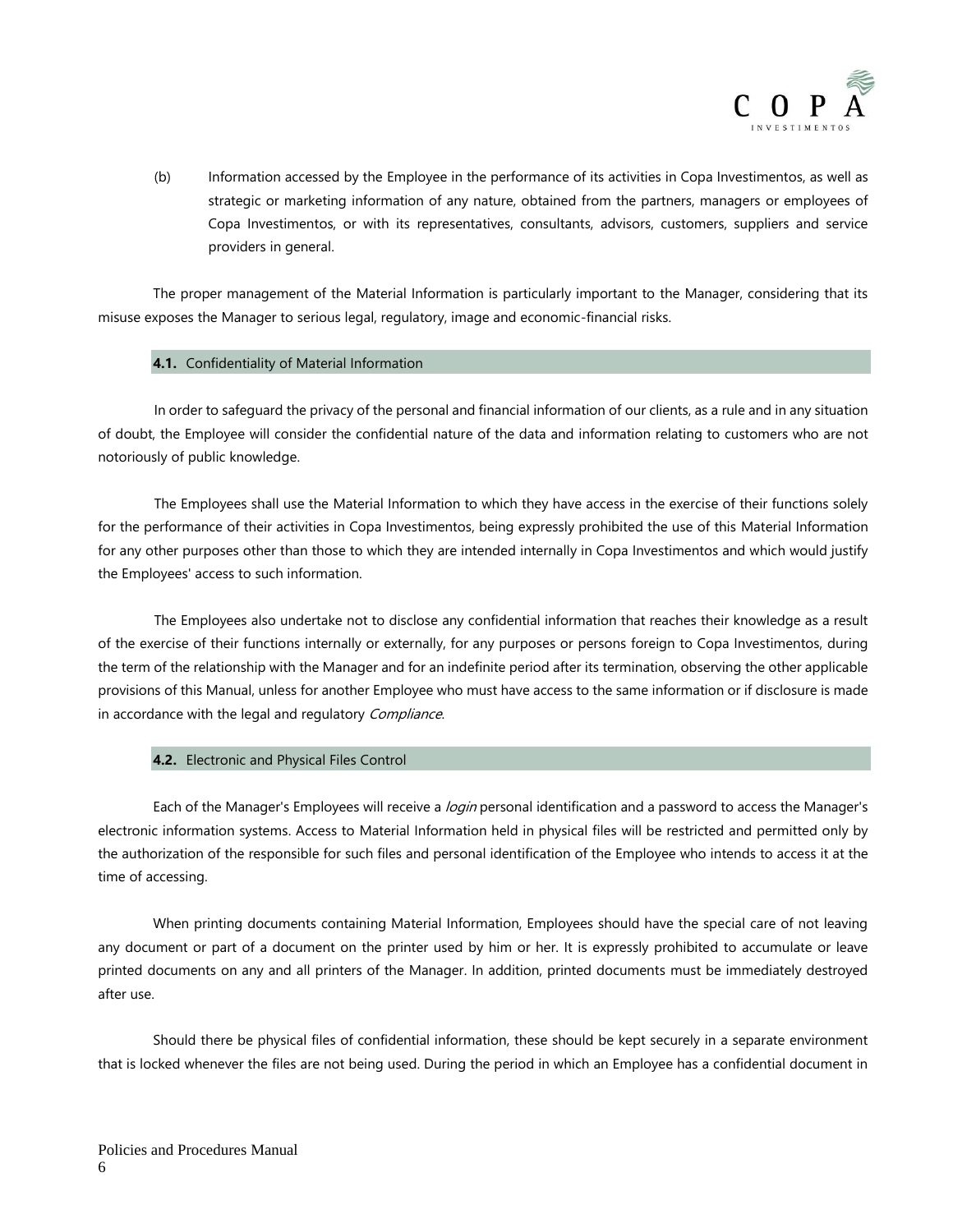

his or her possession, the Employee shall take every necessary care for such document not to be accessed or viewed by other Employees and such Employee shall keep the document secure when he or she is not present.

Every document generated by the routines of the Manager shall be filed on a server, access to which is only permitted with the use of the login and password of previously authorized Employees.

Employees who have access to the information technology systems of the Manager are responsible for the personal and nontransferable use of their login and password and for taking all necessary steps to prevent unauthorized access to such systems. Therefore, such Employees shall keep their passwords and other forms of access in a responsible and secure manner. Under penalty of being dismissed from the Manager, the Employees shall also strictly comply with the following rules:

- (a) use of email: all Employees shall use the email provided by the Manager as a priority for professional purposes. The use thereof for private purposes is permitted, provided that this is done with moderation. It is not permitted to use the email to send jokes, chains, virtual cards, personal promotions and other matters unrelated to the professional activities of the Employees with the Manager. It is further emphasized that Employees are prohibited from sending, receiving and forwarding messages with any type of offensive content, including pornographic, discriminatory, etc. The Manager reserves the right to remove from its network any material deemed offensive or potentially unlawful. Every communication sent or received by email can be recovered by Information Technology at any time at the formal request of the person in charge of Compliance.
- (b) use of virtual archive services ("cloud"): the Employees that have access to systems of information and services that involve file of data in the cloud will be responsible for the personal and untransferable use of its login and password, as well as to take all necessary measures to impede the unauthorized access to such systems and to the information archives in the cloud, keeping the passwords and other means of access in a responsible and secure manner. Special case should be given to the sharing resources of information and access permissions to third parties to such systems and services.
- (c) electronic or telephone information: the communications systems provided, such as email, fax and telephone shall be used as a priority for the business of the Manager. Whenever the use of a laptop becomes necessary, the Employee shall send to the area responsible for managing people the details of the device so that it is recorded and identified in the list of the Employee for control and release of its use by Information Technology.

# <span id="page-7-0"></span>**5. PREVENTION AND COMBATING MONEY LAUNDERING AND CORRUPTION**

#### **5.1.** Policy to Combat Money Laundering

Money laundering means the concealment or disguise of the nature, origin, location, disposal, transactions, or ownership of assets, rights or money directly or indirectly resulting from the following criminal offenses:

(a) unlawful trafficking of narcotic substances or similar drugs;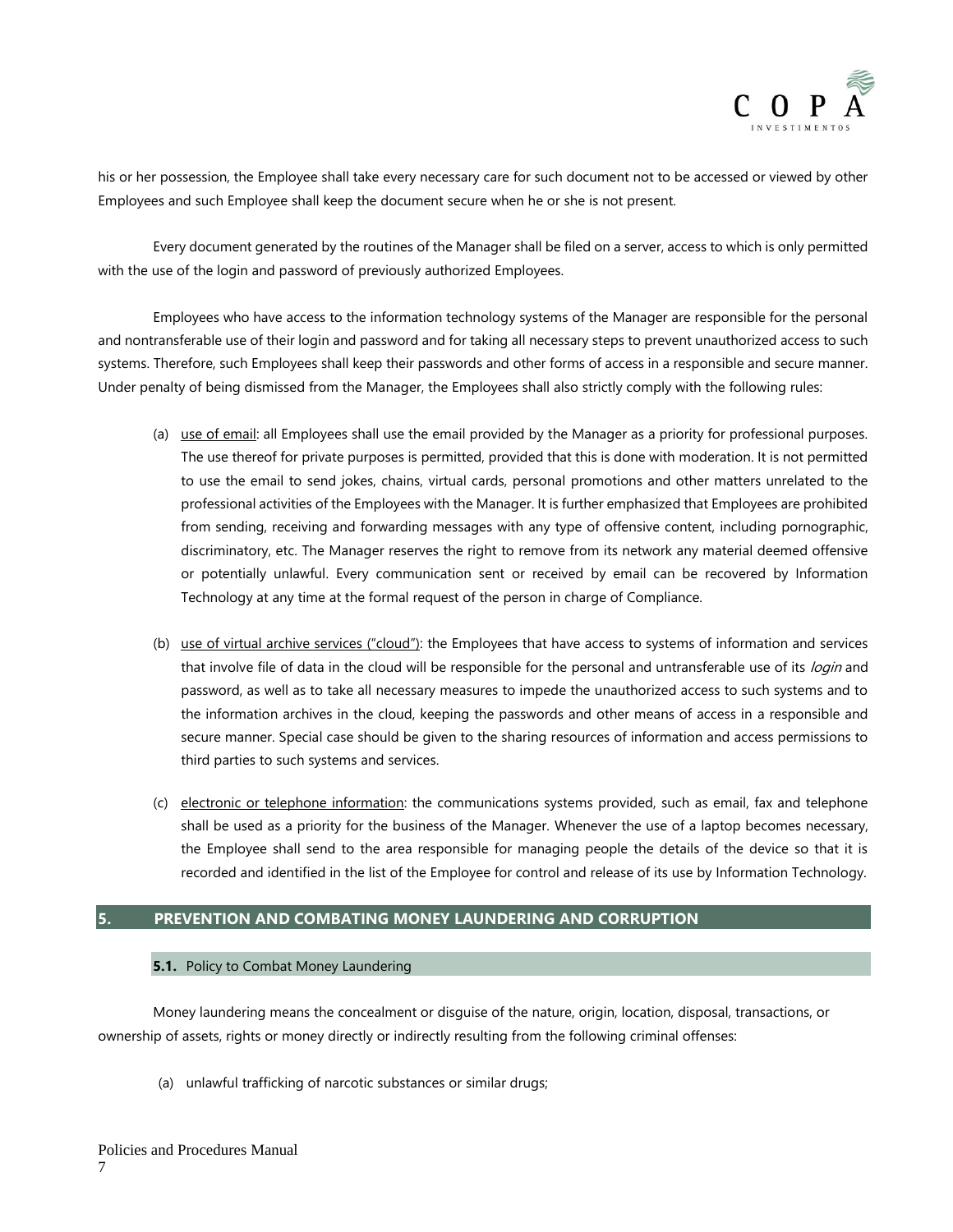

- (b) terrorism and the financing thereof;
- (c) smuggling or trafficking of weapons, ammunition or materials for the production thereof;
- (d) kidnapping;
- (e) offenses against the Administration, including directly or indirectly demanding for oneself or another party, any advantage as condition or price for the performance or omission of administrative acts;
- (f) offenses against the Brazilian financial system;
- (g) offenses performed by a criminal organization; and
- (h) offenses performed by a private person against the foreign administration

A person is equally deemed to have performed the criminal offense of money laundering if, to conceal or disguise the use of assets, rights or money resulting from any of the foregoing, such person:

- (a) converts them into lawful assets;
- (b) acquires, receives, exchanges, trades, gives or receives in warranty, guard, has in deposit;
- (c) transacts or transfers them;
- (d) imports or exports goods with values not corresponding to the true;
- (e) uses in economic or financial activities assets, rights or money that such person knows that they result from any of the offenses described above; and
- (f) participates in a group, association or office and is aware that the primary or secondary activity thereof targets the offenses described in this chapter.

The funds managed by the Copa Investimentos will have reputable fund managers and distributors who have in place Know Your Client and anti-money laundering policies.

The distributors and managers of all funds whose assets are managed by Copa Investimentos shall prepare and keep a register of all of their clients and update it within not more than every 24 (twenty four) months, for a period of 5 (five) years after the end of the account. In addition, Compliance shall also:

The Compliance department scope of activity includes: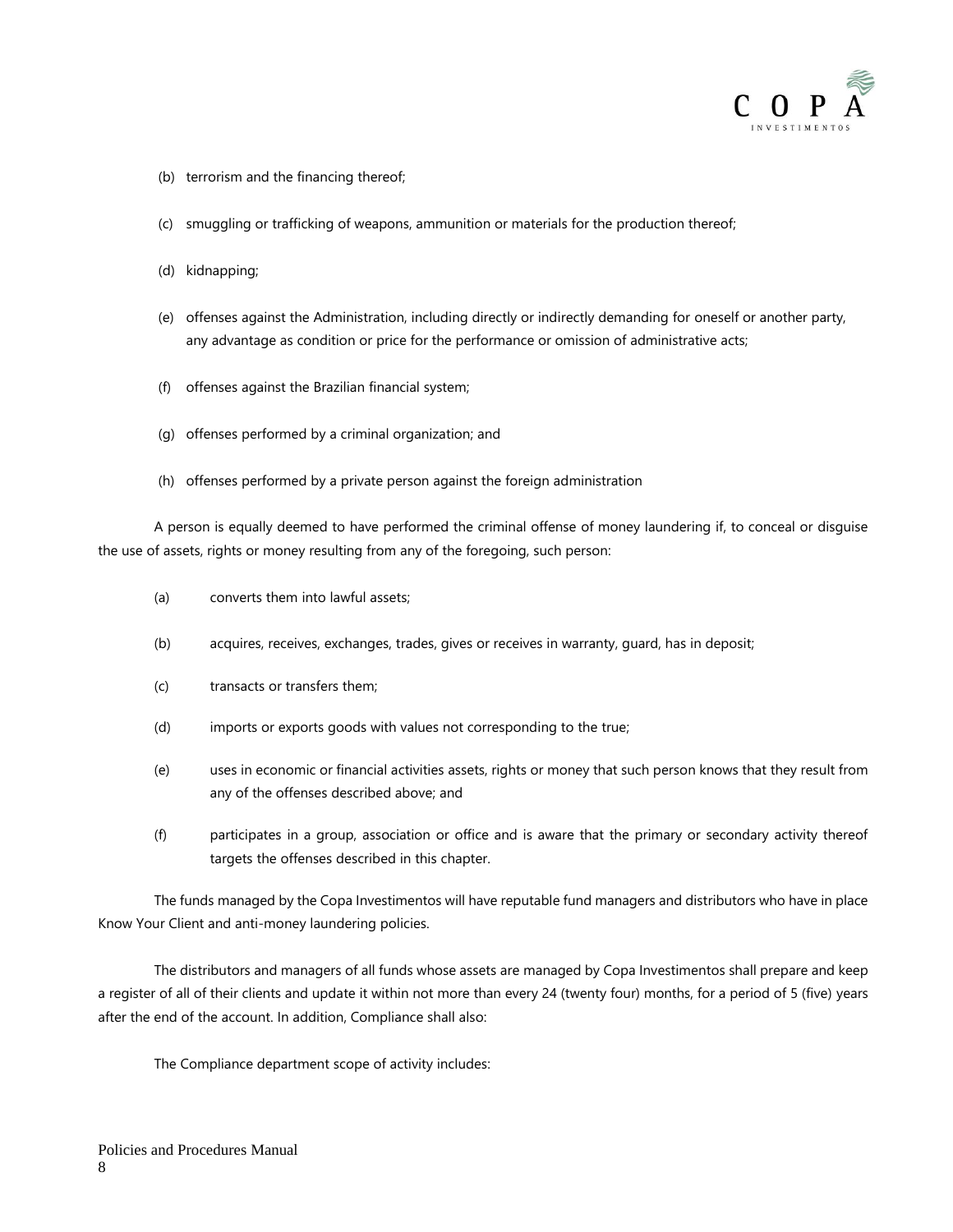

- (a) adopt control measures in accordance with procedures previously and expressly agreed in advance seeking to confirm the registration information of investors, in order to prevent use of the account by third parties and identify the beneficial owners of the transactions;
- (b) record and inform the officer in charge of asset management thereof if in the analysis of registration details there is a suspicion in relation to the economic/financial activity of an investor or potential investor;
- (c) keep records of all transactions entered into by the Manager for a minimum period of 5 (five) years after the date of completion thereof;
- (d) strictly supervise the transactions and relationships with politically exposed persons and make sure that their registration details are up to date;
- (e) Identify whether foreign investors are clients of a foreign institution overseen by a governmental authority similar to the CVM, in which case the anti-money laundering steps may be taken by the foreign institution, provided that the CVM has access to the data and procedures adopted.

Compliance shall pay special attention to the following personal characteristics of the investors:

- (a) persons resident in, or with moneys originating from, countries recognized by safe sources for not having appropriate anti-money laundering standards or for presenting high risks of corruption;
- (b) persons involved with types of business or sectors known for their susceptibility to money laundering, such as: NGOs, front Churches, Bingo parlors, Real Estate Transactions, Ostrich Farming, Cattle Farming, Lottery Sales Points, Import and resale of products from Paraguay, Client/Group being investigated by a Parliamentary Investigation Committee/Public Prosecution/Police/Central Bank, located in a Tax Heaven / Offshore center;
- (c) politically exposed persons, individuals who occupy or have occupied public positions, such as: government employees, executives of government-owned companies, politicians, employees of political parties, as well as their relatives and associates; and
- (d) business advisors.

In addition, special attention should be paid to transactions with politically exposed persons from countries with which Brazil has a large number of financial and commercial transactions, common boundaries or ethnic, linguistic or political proximity.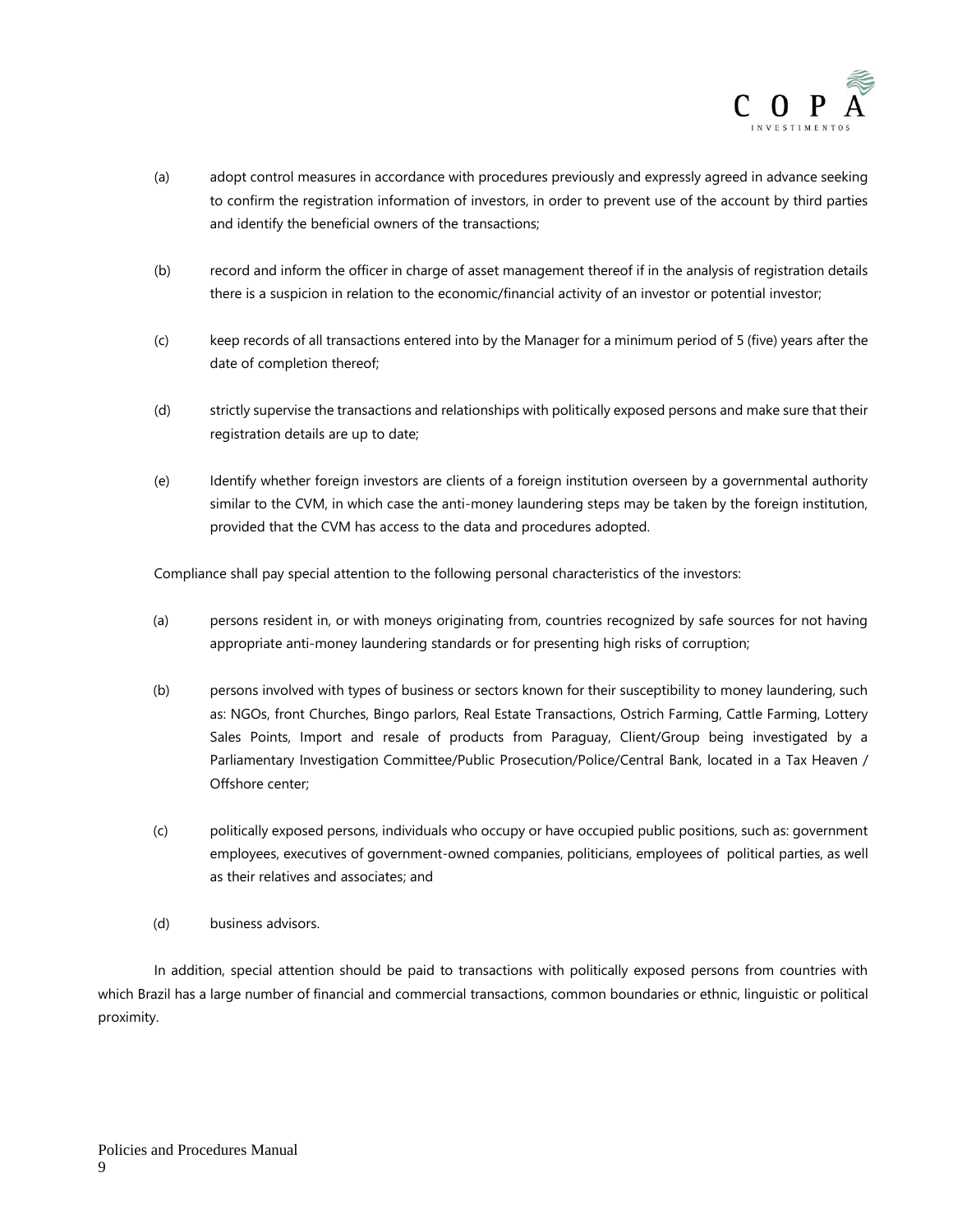

The employees of the Manager should pay attention to transactions that have the characteristics listed below and immediately inform the Officer in charge of Compliance, or in the absence thereof, another officer, upon the occurrence of the following situations:

- (a) transactions whose amounts are objectively inconsistent with the professional occupation, income or the economic/financial conditions of any of the parties involved, based on the respective registration information;
- (b) transactions whose results contemplate characteristics that may constitute an artifice to circumvent the identification of the persons actually involved or beneficiaries;
- (c) transactions whose characteristics or results evidence frequently acting on behalf of third parties;
- (d) transactions between the same parties or for the benefit of the same parties, in which there are frequent gains or losses in relation to one of the parties involved;
- (e) transactions evidencing a significant shift in relation to the volume or frequency of business of any of the parties involved;
- (f) transactions evidencing a sudden and objectively unjustified change in relation to the types of transaction usually used by the involved parties;
- (g) transactions for the purpose of resulting in losses or gains for which objectively there is no economic reason;
- (h) transactions with the participation of natural persons resident or entities incorporated in non-cooperative countries and territories pursuant to circular letters issued by the Financial Activities Control Council – COAF;
- (i) transactions settled in cash if and when permitted;
- (j) private transfers of money and securities with no apparent motivation;
- (k) transactions whose level of complexity and risk is inconsistent with the technical qualification of the client or its representative;
- (l) deposits or transfers made by third parties to settle the transactions of a client or to provide security in futures markets;
- (m) payments to third parties in any manner for the settlement of transactions or redemption of amounts deposited as security, registered in the name of the client; and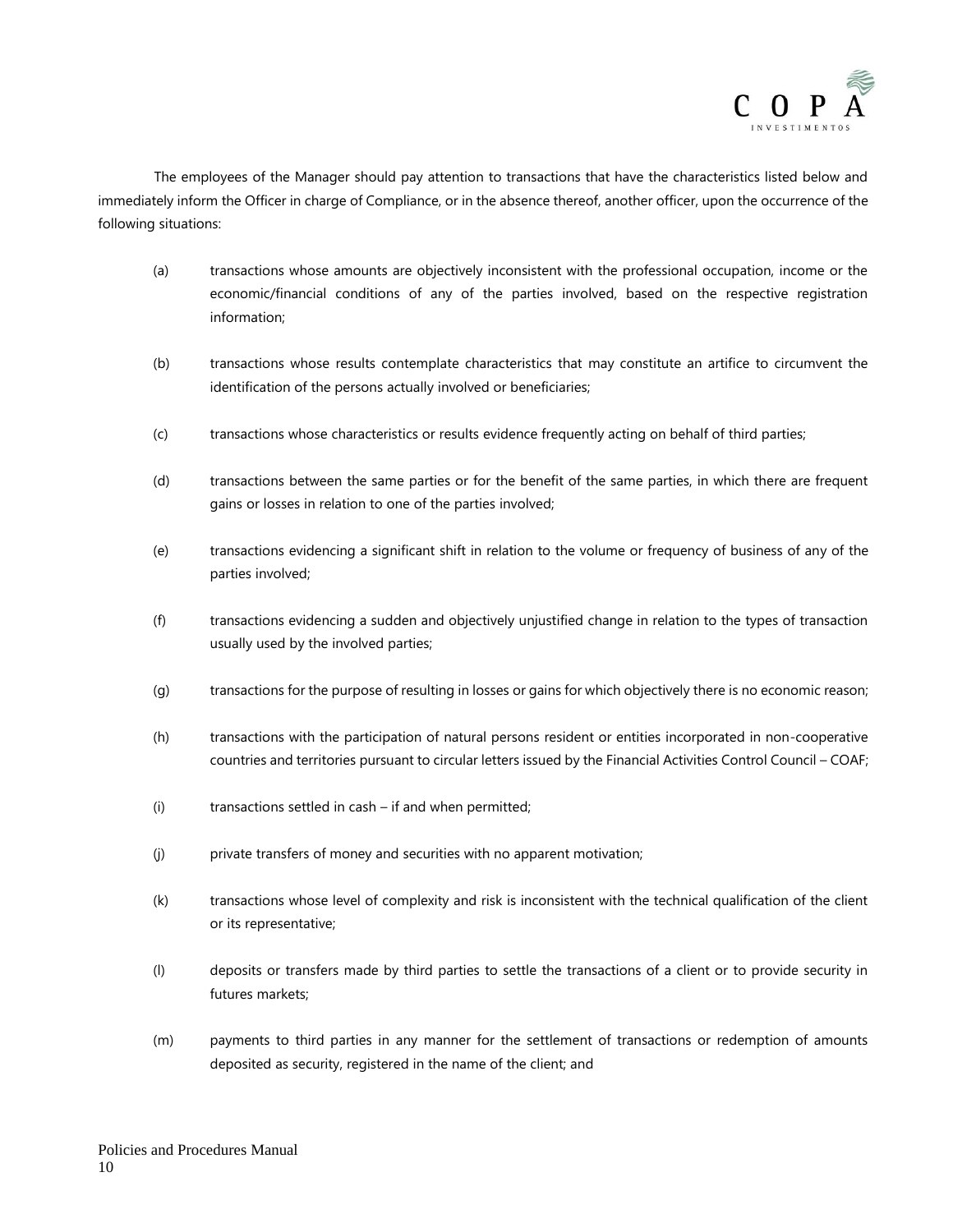

(n) transactions in which the following categories of clients take part: nonresident investors, in particular when they are formed as trusts and companies that issue bearer shares; investors with large fortunes managed by areas of financial institutions that focus on clients with this profile ("private banking"); and politically exposed persons.

If any indication of a practice relating to money laundering is found, the Officer in charge of Compliance shall be informed in order to take the appropriate steps in terms of reporting it to the Brazilian Securities Commission – CVM or the Central Bank of Brazil – BACEN.

#### **5.2.** Anticorruption Policy

Federal Law No. 12,846, of August 1st, 2013 ("Anticorruption Law") provides that legal entities will be held objectively liable, in the administrative and civil spheres, by harmful acts committed against public, national or foreign administrations. The present Anticorruption Policy of Copa Investimentos has the purpose of reinforcing its Employees the importance of preventing, detecting and mitigating risks of corruption, fraud, bribery and other inappropriate conduct that may affect your image and reputation, as well as your business, and ensure that your activities continue to be conducted with the adoption of the most high standards of ethics, integrity, transparency and respect.

All Employees of the Copa Investimentos will observe, comply with and enforce the terms and conditions of this Policy, without prejudice to related legislation.

For the purposes of this Policy, no form of corruption will be tolerated. The Employees are prohibited from practicing the following conducts:

- (a) promise, offer or give, directly or indirectly, undue advantage to public agents, or third persons related to it;
- (b) financing, funding, sponsoring or in any way subsidize the practice of illicit acts provided for in the Anticorruption Law;
- (c) use of an individual or legal person to conceal or disguise their real interests or the identity of the beneficiaries of the acts practiced;
- (d) hinder research or oversight activities of organs, entities or public agents, or intervene in its operations, including within the regulatory agencies and the supervisory bodies of the national financial system; and
- (e) offer money or promises of other benefits for the personal benefit of a public agent, with the aim of accelerating a certain process.

Also, in relation to the participation in bids and the conclusion of administrative contracts, the Employees are prohibited:

- (a) frustrate or defraud, by adjustment, combination or any other expedient, the competitive character of public bidding procedure;
- (b) prevent, disturb or defraud the realization of any act of public bidding procedure;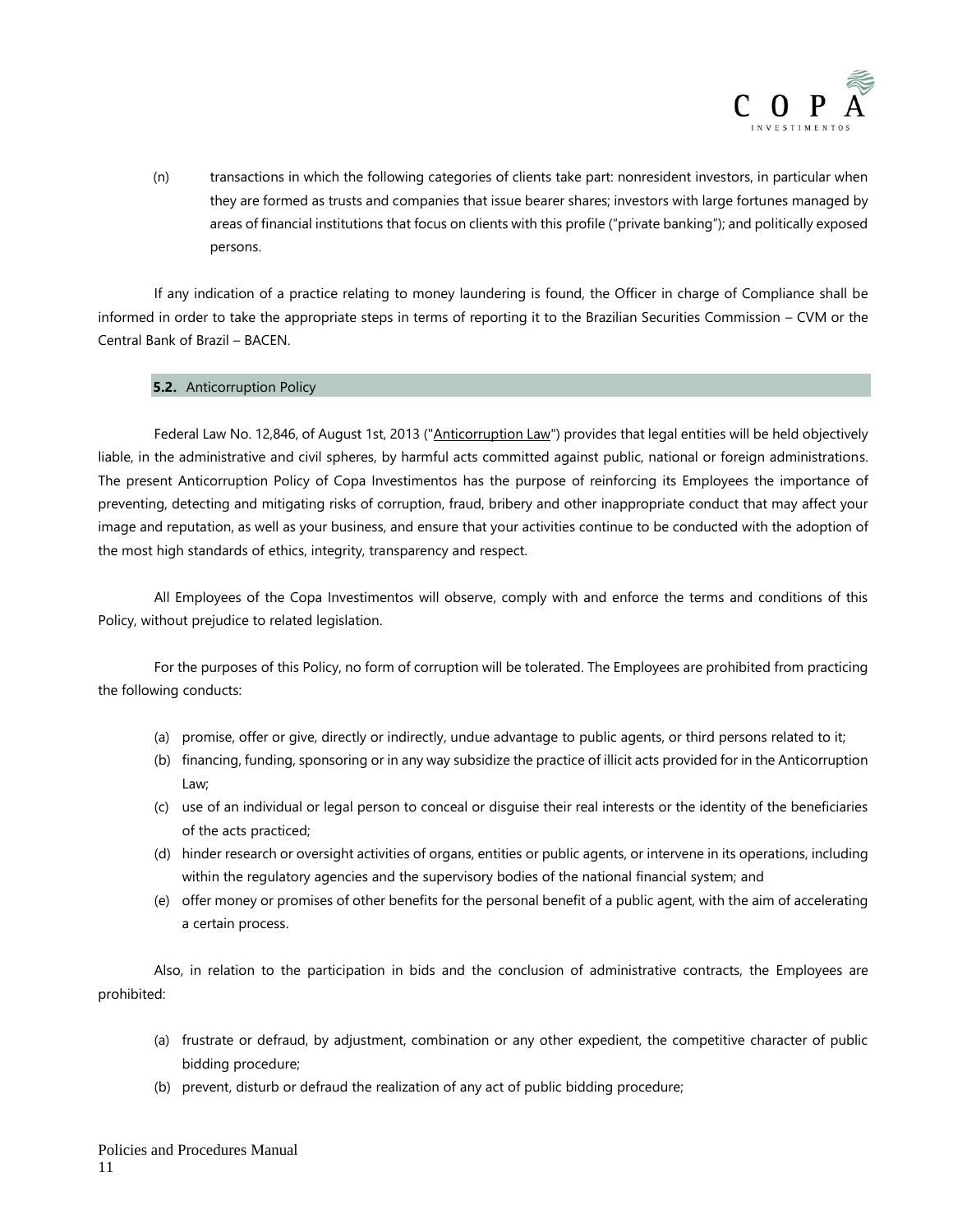

- (c) withdraw or seek to depart from a bidder, by means of fraud or offering the advantage of any kind;
- (d) to defraud public bidding or contract arising therefrom;
- (e) create, fraudulently or irregularly, a legal person to participate in public bidding or to conclude an administrative contract;
- (f) gain undue advantage or benefit, fraudulently, of modifications or extensions of contracts concluded with Governmental Agency, without authorization in law, in the act of public bidding or in the respective contractual instruments; and
- (g) manipulate or defraud the economic and financial balance of contracts concluded with the Governmental Agency.

#### <span id="page-12-0"></span>**6. RESTRICTIONS ON TRADING OF SECURITIES**

Investments by the Employee on its own behalf in the financial markets should be guided by the purpose of not adversely interfering with the performance of professional activities.

They should also be completely separated from transactions in the name of the Company to prevent situations characterizing conflicts of interests.

Employees shall not:

- » Trade an asset on behalf of clients, the Manager or on their own account, on the account of relatives or on any other account for which they have discretionary power when they have Material Information;
- » Transmit Material Information or influence any other persons in order to obtain a financial benefit trading on such information;
- » Make investments in breach of the Policies of this Manual;
- » Make investments that are in conflict or may be susceptible to conflict with obligations and commitments assumed by the Manager;
- » Make investments in breach of laws and regulations; and
- » Make investments that may characterize insider-trading (use of privileged, restricted or confidential information for their own benefit).

Employees of the Manager shall deliver to Compliance a signed original of the declaration of knowledge of the internal rules on securities trading ("Declaration of the Internal Trading Rules"), a form of which is included in this Manual as **Annex II**, in which document each employee shall inform whether he or she has personal investments and if so the employee shall describe such investments, specifying the respective amounts, and types of transactions effected (sale/purchase). Employees shall deliver the Declaration of the Internal Trading Rules (i) when they join the Manager, and (ii) by the 10th (tenth) day of the 1st (first) month of each fiscal year

This obligation to provide information excludes investments in fixed income with good liquidity freely traded in the financial and capital markets, such as CDB, CLA, LCI, LH and similar papers; Government Bonds; investments in sports entities, charitable or educational purpose that only have such characteristics. The following are also excluded: acquisition of real estate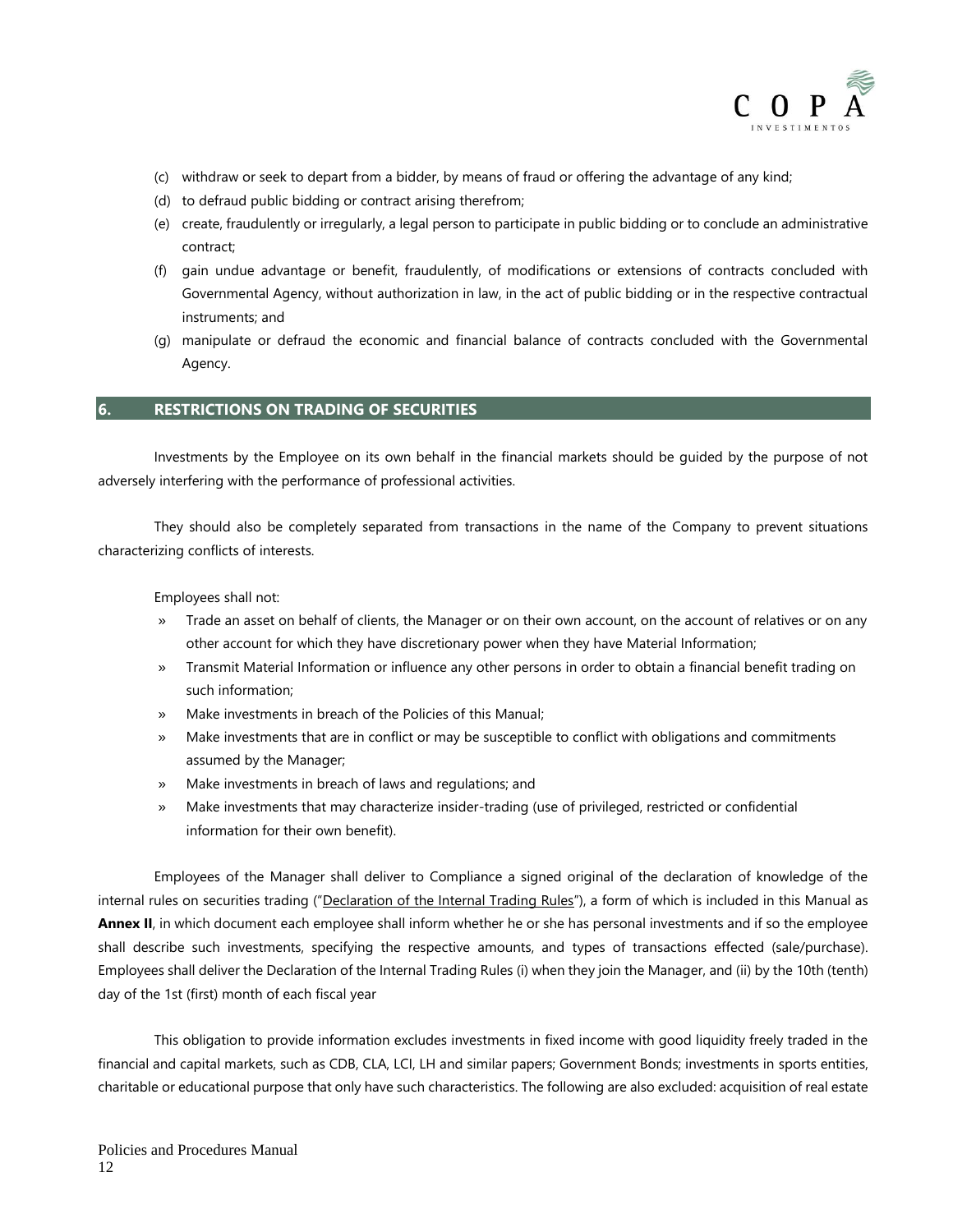

and movable assets such as vehicles, boats and similar assets bought by the Employee or a company in which he or she holds shareholding interests.

This Policy does not apply to the positions held by the Employees of the Manager prior to their accession hereto and therefore the sale of such positions is not compulsory.

# <span id="page-13-0"></span>**7. CONTACT WITH REGULATORY BODIES AND SERVICE TO THE JUDICIAL AUTHORITY**

Solely Compliance and Officers may have contact with Public Officials and Regulators.

Other than reports and information on the development of the business of the Company, no information on the Company or clients may be sent to regulators without the prior authorization and consent in writing of the Officers or Compliance.

It is prohibited for all Employees to sign, receive or take the visits of Court Clerks and agents of the judicial branch. Only the Officers have the power to represent the Manager.

If an Employee is directly contacted by a Public Official, State or Judicial Authority or Regulator, the Employee shall contact Compliance and transfer the call or email.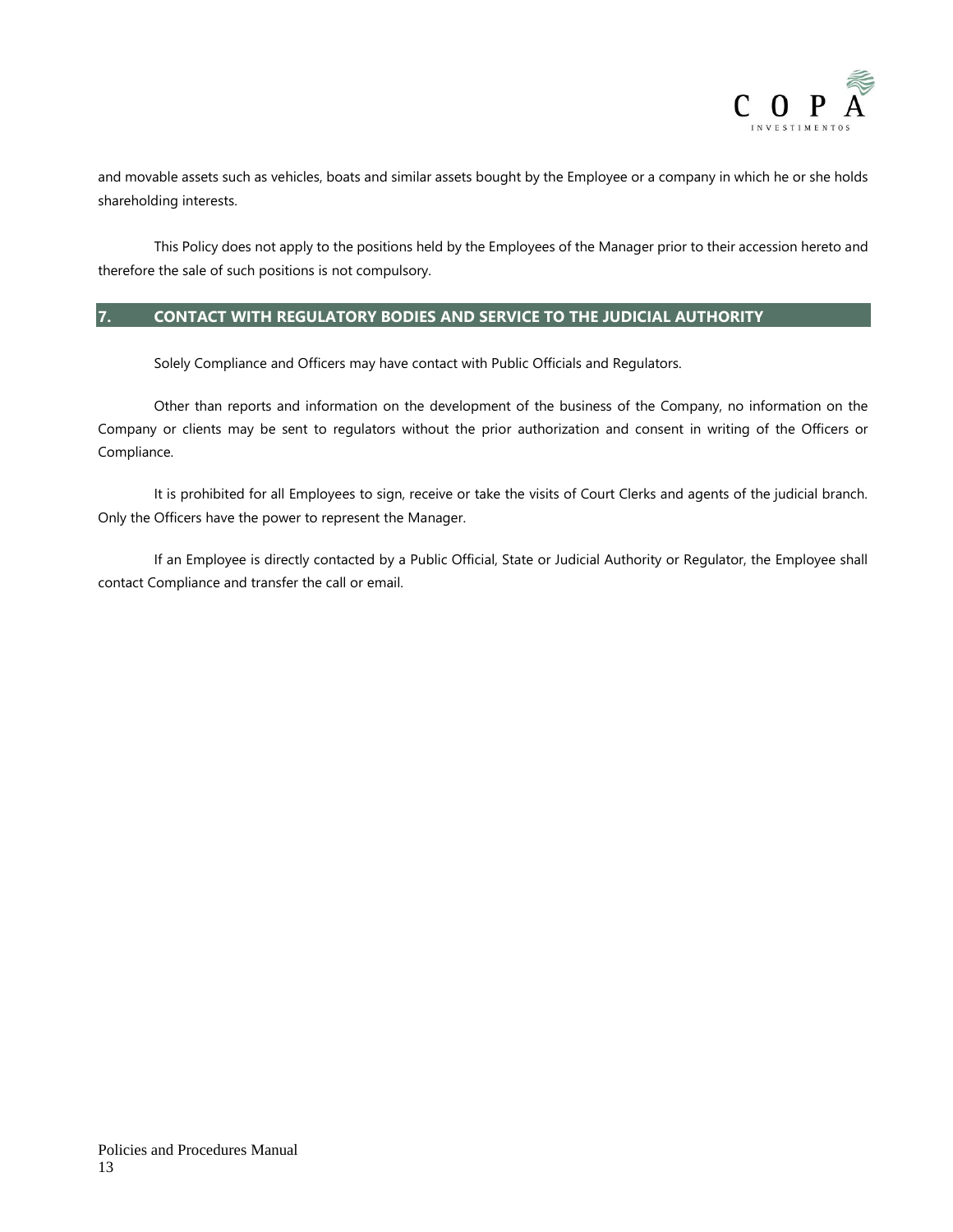

# **ANNEX I TO THE MANUAL OF POLICIES AND PROCEDURES**

## **TERM OF ADHERENCE TO THE MANUAL OF POLICIES AND PROCEDURES**

<span id="page-14-0"></span>I, [name], [nationality], [marital status], [profession], enrolled with the taxpayers' list of the Ministry of Finance under no. [•], hereby declare that I have become aware of the terms and conditions of the Policies and Procedures Manual of Copa Gestão de Investimentos Ltda. ("Manager"), by means of training given on [•] [•] [•] at the head office of the Manager and at the end of such training session I received a copy of the Manager's Policies and Procedures Manual.

By signing this document, I formalize my accession to the Manager's Policies and Procedures Manual and undertake to comply with all terms and conditions thereof and in case of doubt, I shall take the most conservative position that is possible.

[city], [date]

\_\_\_\_\_\_\_\_\_\_\_\_\_\_\_\_\_\_\_\_\_\_\_\_\_\_\_

[name]

Witnessed by:

1. \_\_\_\_\_\_\_\_\_\_\_\_\_\_\_\_\_\_\_\_\_\_\_\_\_ 2. \_\_\_\_\_\_\_\_\_\_\_\_\_\_\_\_\_\_\_\_\_\_\_\_\_\_ Name: Name: Id. Card: Id. Card: Taxpayer No.: Taxpayer No.: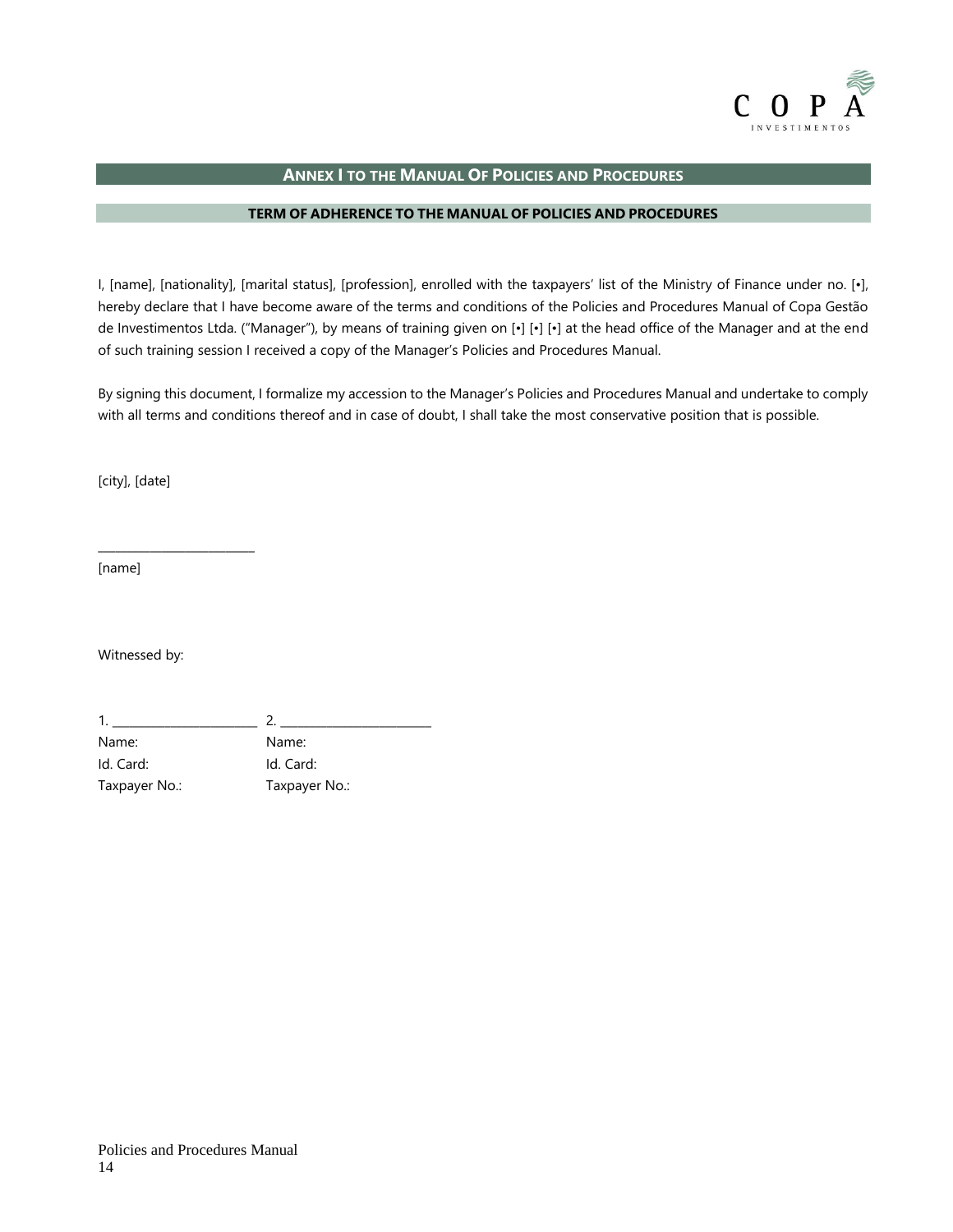

# **ANNEX II TO THE MANUAL OF POLICIES AND PROCEDURES**

#### **INTERNAL SECURITIES TRADING STANDARDS**

<span id="page-15-0"></span>Without prejudice to laws and the regulations issued by the Brazilian Securities Commission ("CVM") on professional secrecy and the prohibition of insider trading<sup>1</sup>, Copa Gestão de Investimentos Ltda. ("<u>Manager</u>") adopts formal rules on trading in securities applicable to all of its members of the management, employees and workers ("*Employees"*).

The Internal Rules on Securities Trading ("Trading Rules") are supplemental and additional to the rules on professional secrecy and the prohibition of insider trading to which all Employees are subject irrespective of the Trading Rules.

The Trading Rules apply to all trading (purchase, sale, rental, lending/borrowing and any other form of trading) in securities in listed corporations or companies whose securities in any market open to the general public. For the purpose of these Trading Rules, "markets open to the public" means stock exchanges, electronic trading systems and organized or nonorganized over-the-counter markets in Brazil or overseas.

The concept of "Security" includes stock, instruments that represent stock (BDRs - Brazilian Depositary Receipts), debentures, investment fund quotas and any other security mentioned in Section 2 of Law 6385, of 7 December 1976<sup>2</sup> or that may be considered a "security" by the CVM, for example Bank Credit Notes (CCBs), American Depositary Receipts (ADRs) and Global Depositary Receipts (GDRs).

The preparation of the Trading Rules took into account the following assumptions:

- (a) As a matter of their routine, the Manager and Employees obtain Material Information on issuers due to the exercise of their activities and are therefore constantly monitored by the CVM;
- (b) The activities undertaken by the Manager and the Employees often constitute Material Information with an impact on the securities issued by the issuers involved;
- (c) It would be extremely detrimental to the reputation of the Manager if any of its Employees became involved in allegations of insider trading; and
- (d) Once an investigation is initiated on an allegation of insider trading by an Employee, the Manager understands that from the point of view of its reputation and repercussions with clients and the market it is

 $^1$  The practice of insider trading is typified as a criminal offense under Section 27-D of Law 6385, of 07 December 1976, as transcribed below: "Art. 27-D – To use material information still not disclosed to the market that is in one's knowledge and which one should keep secret, that is capable of giving to oneself or another person an undue advantage by trading in its own name or in the name of a third party in securities: Penalty - imprisonment, of 1 (one) to 5 (five) years and a fine of up to 3 (three) times the amount of the unlawful advantage obtained as a result of the offense."

 $^2$  Pursuant to Section 2 of Law 6.385, of 07 December 1976, the following are securities: I – stock, debentures and subscription bonds; II - coupons, rights, subscription rights and split certificates relating to the securities mentioned in item "II"; III - certificates of deposit of securities; IV - debenture notes; V - quotas of securities investment funds or investment clubs investing in any assets; VI - commercial notes; VII - futures, options, and other derivatives contracts whose underlying assets are securities; VIII – other derivatives contracts, irrespective of the underlying assets; and IX – when publicly offered, any other instruments or collective investment contracts that provide a right of participation, partnership or compensation, including as a result of services provided, the income of which results from the efforts of the entrepreneur or a third party.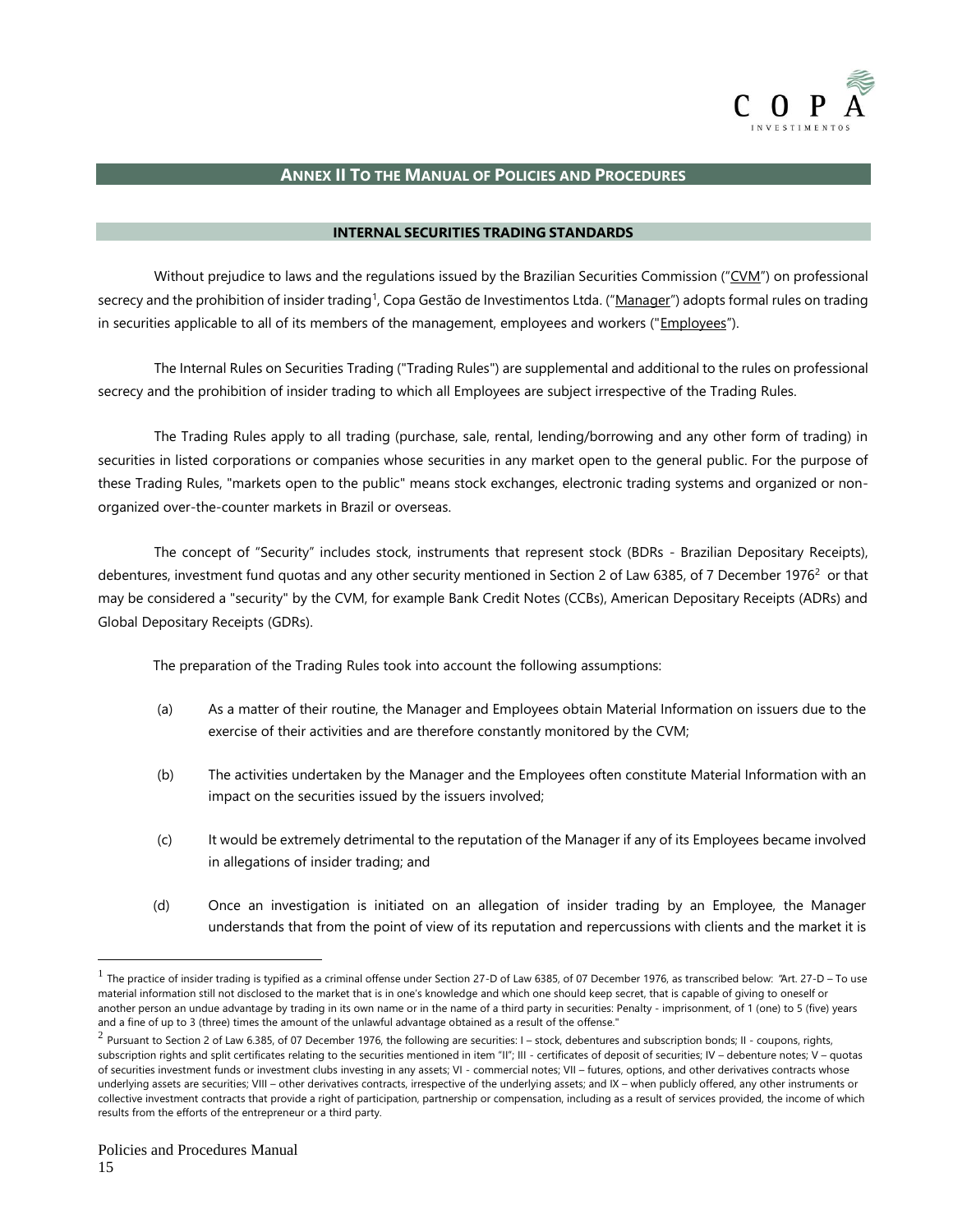

irrelevant to subsequently show that the Employee in question did not have access to privileged information or did not acted against the applicable legislation.

Therefore, without prejudice to compliance with the applicable laws and regulations, any and all Employees that intend to trade in Securities shall comply with the following rules on a cumulative basis:

- (a) As a general principle, an investment in Securities should be a long term investment, as opposed to a speculative investment;
- (b) Employees shall not engage in speculative transactions, such as Securities lending/borrowing and rental, short selling, forward purchases, derivatives trading;
- (c) Every Employee should sign and deliver to the Manager's Compliance Officer the form attached to these Trading Rules, declaring that he or she is aware of the Trading Rules and the rules on professional secrecy and prohibition of insider trading ("Form");
- (d) In the Form, the Employee shall indicate whether he or she trades in Securities and if so, the Employee shall specify which brokers he or she uses, which Securities he or she holds, the type of transaction in which he or she has engaged, and the dates of purchase or sale of Securities in the past 12 (twelve) months; and
- (e) Every Employee that has access to data of any type that may represent material information not disclosed to the market ("Material Information") shall inform the Compliance Officer about the existence of the Material Information and the other Employees that know the Material Information in question.

Investments in multi-portfolio funds with independent portfolio management are exempted from compliance with these Trading Rules.

# **COPA GESTÃO DE INVESTIMENTOS LTDA.**